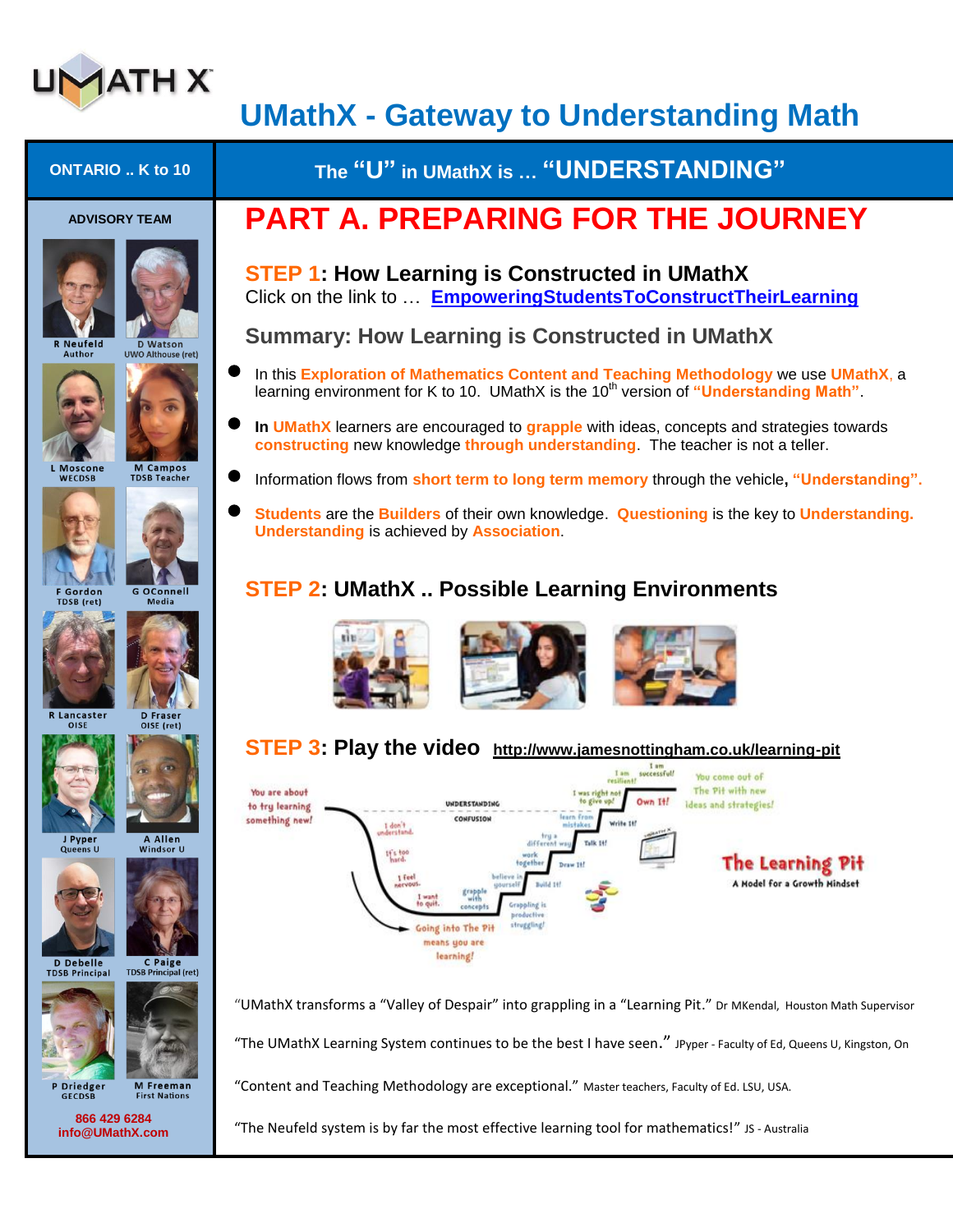| <b>ONTARIO</b> K to 10                                                                                                                                      | The "U" in UMathX is  "UNDERSTANDING"                                                                                                                                                                                                                                                                                                                                                                                                                                                                                                                                                                                                                                                                                            |
|-------------------------------------------------------------------------------------------------------------------------------------------------------------|----------------------------------------------------------------------------------------------------------------------------------------------------------------------------------------------------------------------------------------------------------------------------------------------------------------------------------------------------------------------------------------------------------------------------------------------------------------------------------------------------------------------------------------------------------------------------------------------------------------------------------------------------------------------------------------------------------------------------------|
| <b>TOWARDS</b><br><b>UNDERSTANDING</b><br>how to use<br><b>UMathX</b><br>as a<br>tool<br>for learning                                                       | <b>PART B. BEGINNING THE JOURNEY</b><br>Play the video: UMathX-What is it? at www.umathX.com > Media > Videos<br>Enter URL www.umathx.com/XX(where XX is given to you), into the address box of any browser.<br>Enter the Username that you have been assigned<br>Enter the Password: that you have been assigned or you have chosen<br>If one enters into UMathX, then want to have another user enter, click on Logout on top right.<br>There exist 4 Login Types: student, teacher, principal, supervisor<br>Check classes entered into UMathX according to the teacher template submitted.<br>The Main Menu is the jump off point for both PLANNING and STUDENT USE.                                                         |
|                                                                                                                                                             | Q<br>Search UMathX<br>Content<br>Analyze Data<br>Special<br>Menu<br>o a Test<br><b>Tools</b><br>iew a Framework<br>Menu<br>age Bookmarks<br>Curriculum<br>Help Me Get Started<br>Menu                                                                                                                                                                                                                                                                                                                                                                                                                                                                                                                                            |
| <b>LET'S EXPLORE</b>                                                                                                                                        |                                                                                                                                                                                                                                                                                                                                                                                                                                                                                                                                                                                                                                                                                                                                  |
| <b>THE CONTENT</b><br><b>MENU</b>                                                                                                                           | Select "CONTENT Menu" and follow the path below in order:<br>1. Fractions > Equivalent Fractions > Pattern Blocks. Click on (arrow up)(arrow right)(arrow left)(double arrow up)<br>Content Menu  Fractions > Equivalent Fractions > Pattern Blocks > Hexagon1 to work through lesson, Hexagon1                                                                                                                                                                                                                                                                                                                                                                                                                                  |
| <b>ELEMENTARY</b><br>Example:<br><proceed> is <br/>the way that UMathX<br/>controls the pace.<br/>It ensures attention to<br/>tasks and separates</proceed> | 2. Double click on "This is one Whole Hexagon" on the first page to have the line read and highlighted.<br>When <proceed> appears on the bottom right, click on it.<br/>Key in "1", then press <enter>. Key in "2" then press <enter>. Now click on <proceed>.<br/>Enter a number  try the number  "2"  three times before entering the correct answer.<br/>NOTE- Encourage students to risk. A mistake is an opportunity to learn.<br/>3. Click on the 2<sup>nd</sup> icon at the top of the screen, MENU.<br/>Now navigate to Hexagon1 and complete the lesson.<br/>A blue screen with two options – GO BACK  or  CONTINUE, marks the end of a lesson.<br/>Return to the <b>Main Menu.</b></proceed></enter></enter></proceed> |
| the pieces of the<br>concept being built.<br>The Frameworks are<br>3 part model lessons                                                                     | Select "CONTENT Menu" and again follow the path below in order:<br><b>Content Menu.</b> Fractions > Equivalent Fractions > Pattern Blocks ><br>The green pencil beside "Hexagon1" indicates that a corresponding printable framework is available. Click on pencil.<br><b>Option 1:</b> After printing it, follow the lesson outline on the framework.<br>Option 2: Earlier (above) you followed the lesson "Hexagon1" within UMathX.<br>Return to the <b>Main Menu.</b>                                                                                                                                                                                                                                                         |
| on paper. They give<br>ideas for implementing<br>UMathX.                                                                                                    | Select "CONTENT Menu". and follow the path below in order:<br>Fractions > The Meaning of Fractions > Introduction Think, Write, Say.<br>The green pencil beside "Circles" indicates that a corresponding printable framework is available. Click on the pencil.<br><b>Option 1:</b> After printing it, follow the lesson outline on the framework.<br><b>Option 2: Follow the lesson "Circles" within UMathX.</b><br>Return to the Main Menu.                                                                                                                                                                                                                                                                                    |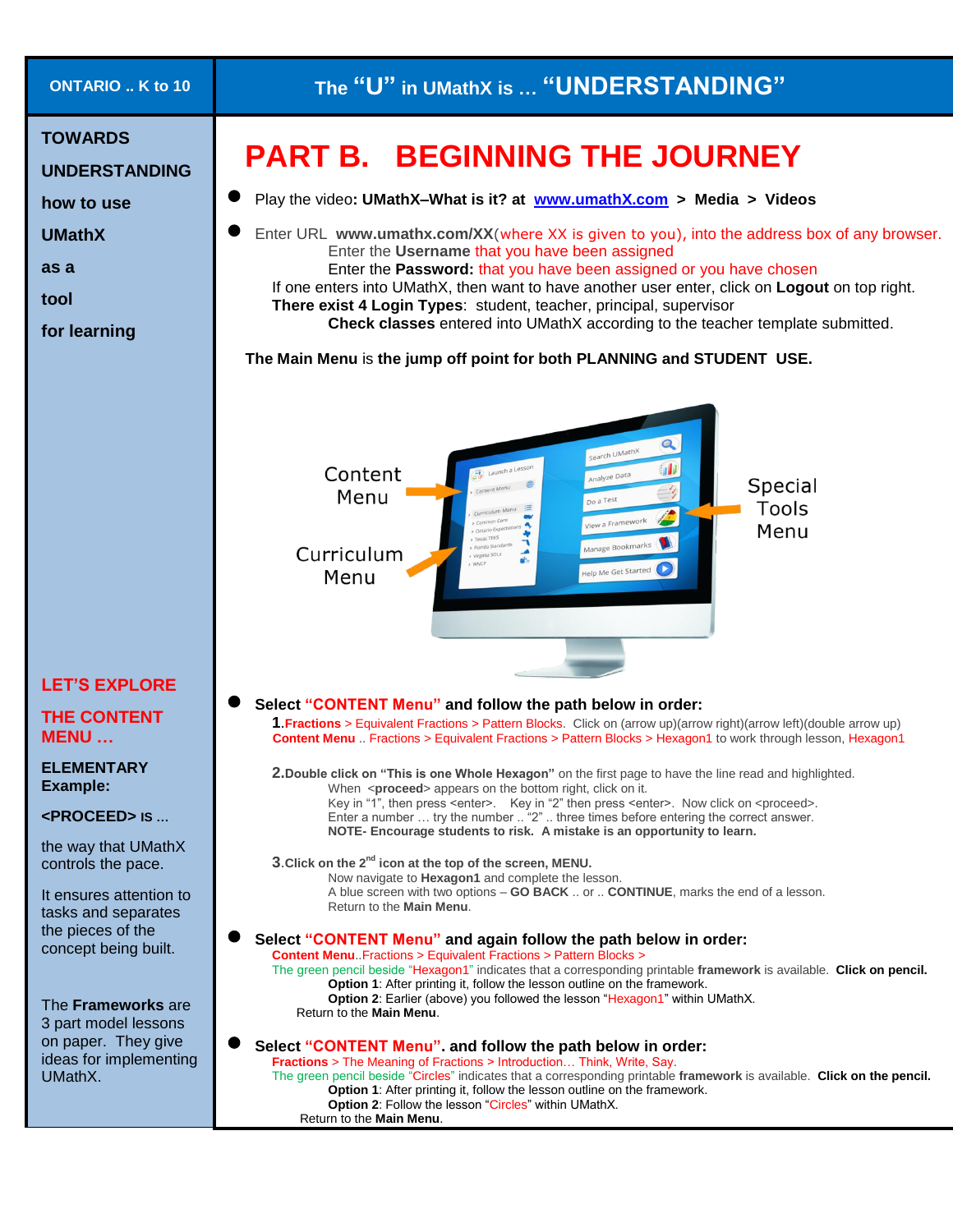| <b>ONTARIO</b> K to 10                                                                                                                                                                           | The "U" in UMathX is  "UNDERSTANDING"                                                                                                                                                                                                                                                                                                                                                                                                                                                                                                                                                                                                                                                                                                                                                                                                                                                                                                                                                                                                              |
|--------------------------------------------------------------------------------------------------------------------------------------------------------------------------------------------------|----------------------------------------------------------------------------------------------------------------------------------------------------------------------------------------------------------------------------------------------------------------------------------------------------------------------------------------------------------------------------------------------------------------------------------------------------------------------------------------------------------------------------------------------------------------------------------------------------------------------------------------------------------------------------------------------------------------------------------------------------------------------------------------------------------------------------------------------------------------------------------------------------------------------------------------------------------------------------------------------------------------------------------------------------|
| <b>LET'S EXPLORE</b><br><b>THE CURRICULUM</b><br><b>MENU</b>                                                                                                                                     | <b>Select "Ontario Expectations CURRICULUM Menu".</b><br>Follow this path in order:<br>1. Grade 4, then 4. NSN > 01.<br>Click (arrow right)(arrow left)(arrow up)(double arrow up).<br>2. Select Ontario Expectations.                                                                                                                                                                                                                                                                                                                                                                                                                                                                                                                                                                                                                                                                                                                                                                                                                             |
| <b>ELEMENTARY</b><br>Example:                                                                                                                                                                    | $3$ .Click  Grade $4 > 4$ .NSN $> 01 > 09$<br>You have now reached suggested lessons to fit 4.NSN.01.09<br>4. You now have 2 choices - Tab 1 - "Lessons" and Tab 2 - "Frameworks"<br>5. Select Lessons<br>You are at lessons selected from the Content Menu for 4.NSN.01.09.<br>Lessons are in order that we recommend that they be taught.<br>6. Double Click the 3 <sup>rd</sup> lesson- Fractions > Equivalent Fractions > Pattern Blocks > Hexagon1 (Remember this?)<br>Do a few <proceeds> into the lesson.</proceeds>                                                                                                                                                                                                                                                                                                                                                                                                                                                                                                                        |
| <b>THREE PART</b><br><b>MODEL LESSONS</b><br>(FRAMEWORKS)<br>1. Tie on-screen<br>knowledge to it's<br>concrete<br>expression<br>off-computer<br>2. Provide support<br>for RTI & STEAM<br>models. | 7. Exit the lesson by clicking on the 2 <sup>nd</sup> icon at the top of the screen, MENU.<br>You are returned to the Selection Menu within the Curriculum Selection, 4.NSN.01.09, ready for another choice.<br>8. Click on tab "Frameworks".<br>You see tiered 3 part model printable lessons which give ideas on implementing UMathX.<br>9. Double-Click on  Equivalent Fractions -1.pdf.<br>Note the 3 part lesson. It can be printed in colour or in black and white double sided to save on paper.<br>This can be given to a student or a pair of students as a plan for implementation of UMathX.<br>Note that the instructions to the student(s) direct them within the Content Menu.<br>10. Return to UMathX, by moving the mouse to the top of the screen and click on the X for Equivalent Fractions -1.pdf.<br>Select "Help Me Get Started" on the Main Menu.<br>"UMathX Videos" will appear. Select and play the video, "Frameworks for Learning"<br>Frameworks save much time by providing lessons and lesson ideas ready to be used. |
| <b>LET'S EXPLORE</b><br><b>CONTENT MENU &amp;</b><br><b>CURRICULUM</b><br><b>MENU</b><br><b>SECONDARY</b><br><b>Example:</b>                                                                     | <b>Select "CONTENT Menu"</b><br>Follow this path in order:<br><b>Graphing &gt; Linear Relations &gt; The Elastic Example.</b><br>Note the green pencil icon beside the lesson, "Setup Equations". Click on it to display the framework.<br>Option 1: After printing it, follow the lesson outline on the framework.<br><b>Option 2: Follow the lesson "Setup Equations" within UMathX.</b><br>Return to the Main Menu.<br><b>Select the ONTARIO CURRICULUM Menu.</b><br>Follow the path to 8.PA.01.02<br>Click on tab "Lessons".<br>Double Click the lesson- Graphing > Linear Relations > The Elastic Example > Setup Equations<br>Click on the tab "Frameworks".<br>Note tiered 3 part lessons, Linear Relations - Elastic -1, -2, -3 for a suggestion to implement UMathX.                                                                                                                                                                                                                                                                      |
| <b>MODEL LESSONS</b><br>(FRAMEWORKS)<br><b>Framework Role:</b><br><b>Model Lessons</b><br>Implement:<br><b>RTI</b><br><b>STEM</b>                                                                | A Framework can be found in 4 Possible Ways:<br>1. In the Content Menu, a green pencil beside a lesson name indicates that a corresponding<br>printable framework is available.<br>2. In the Selection Menu, within a Curriculum Menu, the appropriate framework is available.<br>3. In the Main Menu, select "View a Framework"<br>4. Navigate to  www.umathx.com/frameworks<br>is on 1 double sided printable page in colour or in black and white<br><b>Each Framework:</b><br>has 3 parts: Get Started<br><b>Working At It</b><br><b>Reflect and Connect</b>                                                                                                                                                                                                                                                                                                                                                                                                                                                                                   |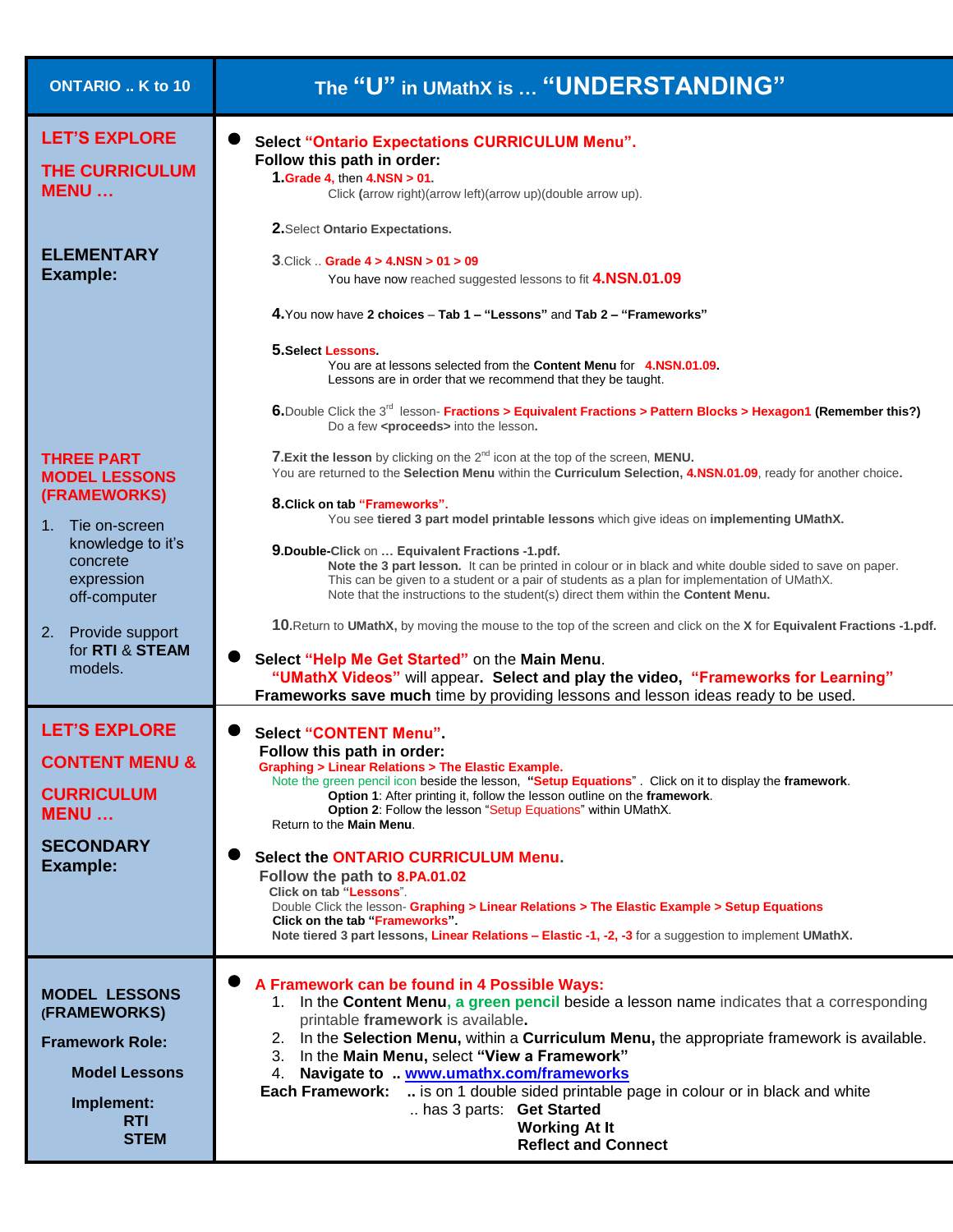| ONTARIO  K to 10                                                                                                   | The "U" in UMathX is  "UNDERSTANDING"                                                                                                                                                                                                                                                                                                                                                                                                                                                                                                                                                                                                                                                                                                                                                                                                                                                                                                                                                                                                                                                                                                                                                                                                                                                                                                                                                                                                                                                                      |
|--------------------------------------------------------------------------------------------------------------------|------------------------------------------------------------------------------------------------------------------------------------------------------------------------------------------------------------------------------------------------------------------------------------------------------------------------------------------------------------------------------------------------------------------------------------------------------------------------------------------------------------------------------------------------------------------------------------------------------------------------------------------------------------------------------------------------------------------------------------------------------------------------------------------------------------------------------------------------------------------------------------------------------------------------------------------------------------------------------------------------------------------------------------------------------------------------------------------------------------------------------------------------------------------------------------------------------------------------------------------------------------------------------------------------------------------------------------------------------------------------------------------------------------------------------------------------------------------------------------------------------------|
| <b>The FRAMEWORK</b><br>offers another way to<br>use UMathX<br>It saves the teacher<br>time and effort.            | <b>UMATH X</b><br><b>UMATHX</b><br><b>Framework for Learning:</b><br><b>Ratio Tables - Introduction - 1</b><br><b>Framework for Learning:</b><br><b>Equivalent Fractions - 3</b><br>Leader's Name:<br>Leader's Name<br>Instructor's Initials:<br>Co-Leader's Name:<br>Co-Leader's Name<br>Instructor's Initials:<br><b>Getting Started:</b><br>In UMATH X follow the Content Menu path<br><b>Getting Started:</b><br>Fractions > The Meaning of Fractions > IntroductionThink, Write, Say > Circles<br>Log into UMathX<br>As you work through the lesson, Circles, complete the corresponding notes below<br>From the Content Menu, follow the path below<br>We Think:<br>Fractions> Section 7: Ratios and Proportions> Ratio Table<br>Select and complete the Lesson: Introduction 2<br>The circle on the dreamcatcher is cut into _____ equal parts<br>of the <b>equal parts</b> of the circle are green.<br>As you work through the Introduction 2, complete the table and corresponding notes below.<br>We Write:<br>-Number of <b>equal parts</b> shaded green<br>Method 2: Compare given ratio to new<br>cups of ginger ale<br>ratio to determine how many groups<br>Total number of equal parts<br>cups of cranberry juice<br>ther<br>We Say:<br>_out of ____ equal parts is green.<br>Discuss the method used to complete the table and Record a summary of your discussion in the space<br>of the shape is green.<br>provided below<br>Working In It:<br>In LIMATH X follow the Content Menu path |
| <b>PLAN A LESSON:</b><br><b>OPTION 1</b><br>1 <sup>ST</sup> CONTENT MENU                                           | PLANNING a LESSON-OPTION 1 - Choose from lessons scaffolded within the Content Menu.<br>First  Select the Content Menu. Choose the path to a particular lesson or sets of lessons.<br><b>Example:</b> Place Value>Identify Place Value Patterns(to 1000)>D>Expanded Notation<br>Second  Note a green pencil icon beside  1) Expanded Notation<br>This indicates that a corresponding framework is available.                                                                                                                                                                                                                                                                                                                                                                                                                                                                                                                                                                                                                                                                                                                                                                                                                                                                                                                                                                                                                                                                                               |
| 2 <sup>ND</sup> FRAMEWORK<br><b>OPTION 2</b><br>1 <sup>ST</sup> CURRICULUM<br>menu<br>2 <sup>ND</sup> LESSON PATHS | Click on the framework and print it, possibly 1 for every 2 or 3 students in the group.<br>PLANNING a LESSON-OPTION 2- This is likely the option if you work in Ontario Curriculum<br>First  Follow the steps in the ONTARIO CURRICULUM menu for your choice.<br>Second  Click on the LESSON button to make appropriate lessons available.<br>Third  Click on the FRAMEWORKS button for appropriate frameworks if they exist. Print.<br>Some Examples for PLACE VALUE within the ONTARIO EXPECTATIONS Curriculum<br><b>1.NSN.01.08-Place Value&gt; Model Numbers Grouped in Packages &gt; C &gt; Ones and Groups of Ten</b><br>1.NSN01.08-Place Value >Identify Place Value Patterns (to 20) >C>Tens & Ones to Pictures #1                                                                                                                                                                                                                                                                                                                                                                                                                                                                                                                                                                                                                                                                                                                                                                                 |
| 3RD FRAMEWORKS                                                                                                     | 1.NSN01.08-Place Value >Identify Place Value Patterns (to 20) >C>Numbers to Pictures #1<br>2.NSN.01.03-Place Value >Identify Place Value Patterns (to 100) >C>Tens & Ones to Pictures #2<br>2.NSN.01.03-Place Value >Identify Place Value Patterns (to 100) >C>Numbers to Pictures #2<br>2.NSN.01.03-Place Value >Identify Place Value Patterns (to 100) >C>2 Digit Numbers - Different Ways<br>(Place Value Patterns to 20 - Pictures to Numbers #1)<br>(Place Value - 2 Digit Numbers - Different Ways)                                                                                                                                                                                                                                                                                                                                                                                                                                                                                                                                                                                                                                                                                                                                                                                                                                                                                                                                                                                                  |
|                                                                                                                    | Content<br>₩<br>Menu<br>Main Menu<br><b>Possible</b><br>er Lines: Ex. 1 - Pa<br>Paths<br>in<br>Lessons<br>Frameworks<br>Lesson<br>ĐĐ.<br>Planning<br>Curriculum<br>Menu                                                                                                                                                                                                                                                                                                                                                                                                                                                                                                                                                                                                                                                                                                                                                                                                                                                                                                                                                                                                                                                                                                                                                                                                                                                                                                                                    |
|                                                                                                                    | 3.NSN.01.04 - Place Value>Identify Place Value Patterns (to 1000) >D>Expanded Notation<br>(Place Value to 1000 - Expanded Notation)<br>(Expanded Notation - to 999)<br>(Represent Numbers in Many Ways - Place Value -1)                                                                                                                                                                                                                                                                                                                                                                                                                                                                                                                                                                                                                                                                                                                                                                                                                                                                                                                                                                                                                                                                                                                                                                                                                                                                                   |